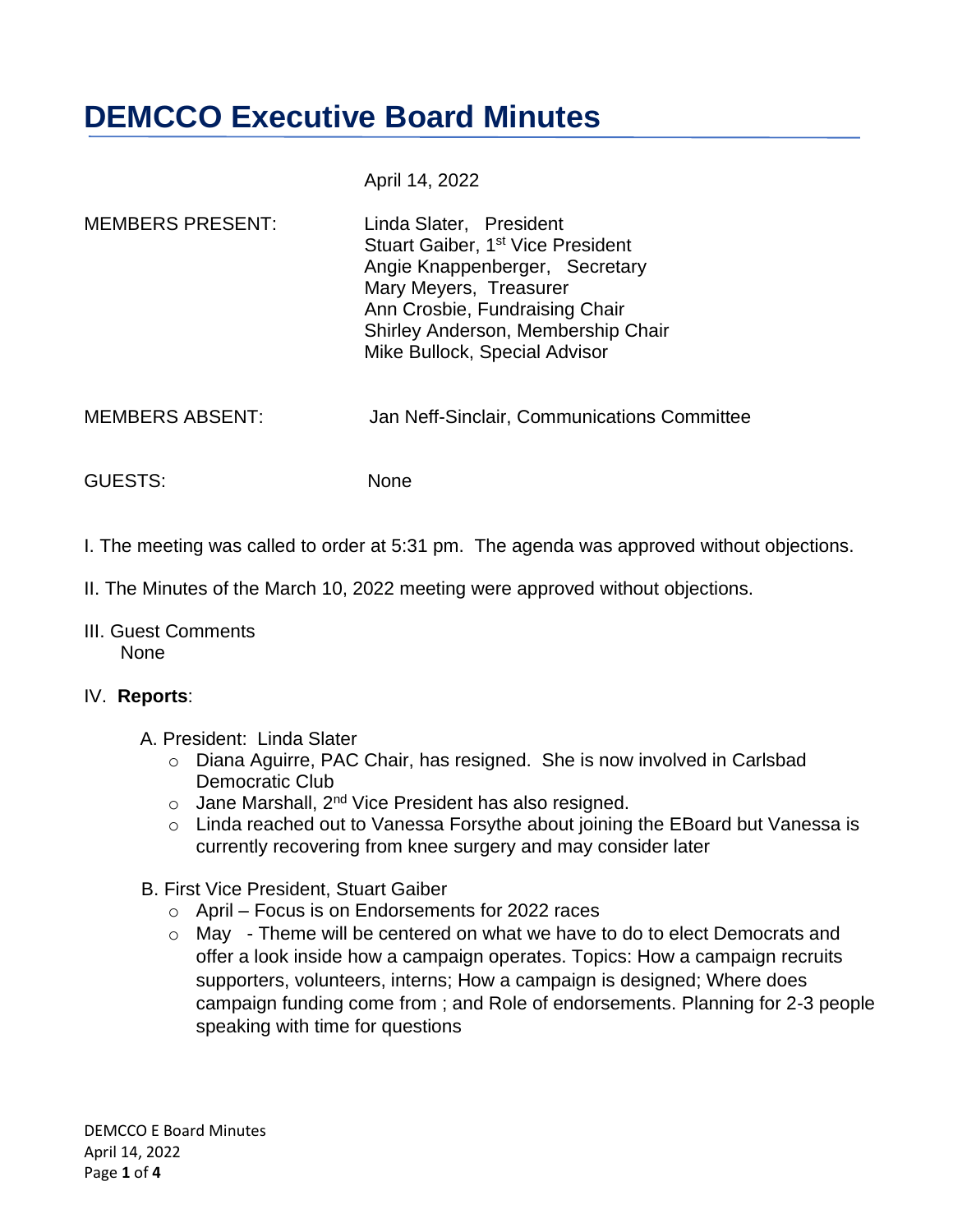- $\circ$  June conflict with Pride by the Beach June 11<sup>th</sup>; Juneteenth June 18th, June 25<sup>th</sup> Oceanside Independence Parade. There will be no general meeting in June and instead a general call to action.
- C. Treasurer , Mary Meyer
	- o \$13,934 in our account now; \$7000 we can spend on candidate donations
	- $\circ$  IRS status we are nonprofit but we are not nonprofit by IRS; we are political organization; DEMCCO is one of 5 finalists for the 2022 CBAD awards and Shirley will talk with Bret Schanzenbach, CEO of the Chamber of Commerce to see if we need to be a 501c3 to be eligible for the award
- E. Membership Committee, Shirley Anderson
	- o 176 paid members out of 291 list
	- o Questions about how to get administrative control of Instagram
- D. Fundraising, Ann Crosbie
	- o See Below under New Business
- E. Special Advisor, Mike Bullock
	- $\circ$  April 5<sup>th in</sup> UT UN article reporting that Earth is on track toward an unlivable Earth on front page recently; County's decarbonization framework is having meetings every Thursday, similar to land acknowledgment paying respect to Indigenous people perhaps we need to add acknowledgement that we are committing genocide against our own people by not acting on climate; SANDAG road use charge – 3 mayors approved plan with stipulation that road use charge be deleted.

# **V. Unfinished Business**

A. Endorsements update including recommended donations

### **Motion by Linda Slater to present to DEMCCO membership to approve the following donations after doing endorsements at the upcoming General meeting:**

Carlsbad City Council D1 Sam Ward - \$1000; Carlsbad City Council D3 Priya Bhat-Patel and D3 - \$1000; Vista City Council D4 Dan O'Donnell - \$500; Carlsbad USD Kathy Rallings - \$500 , Oside USD Stacey Begin - \$500 ; Oside USD D1 Nancy Licona - \$500; Vista USD Martha Alvarado- \$500; 38<sup>th</sup> state senate Catherine Blakespear - \$250; 74<sup>th</sup> assembly – Chris Duncan - \$250 **Total \$5000**

Motion was seconded. There was a suggestion by Mike Bullock to ask school board candidates to read the climate science literacy plank in the CA Democratic Party Platform

DEMCCO E Board Minutes April 14, 2022 Page **2** of **4**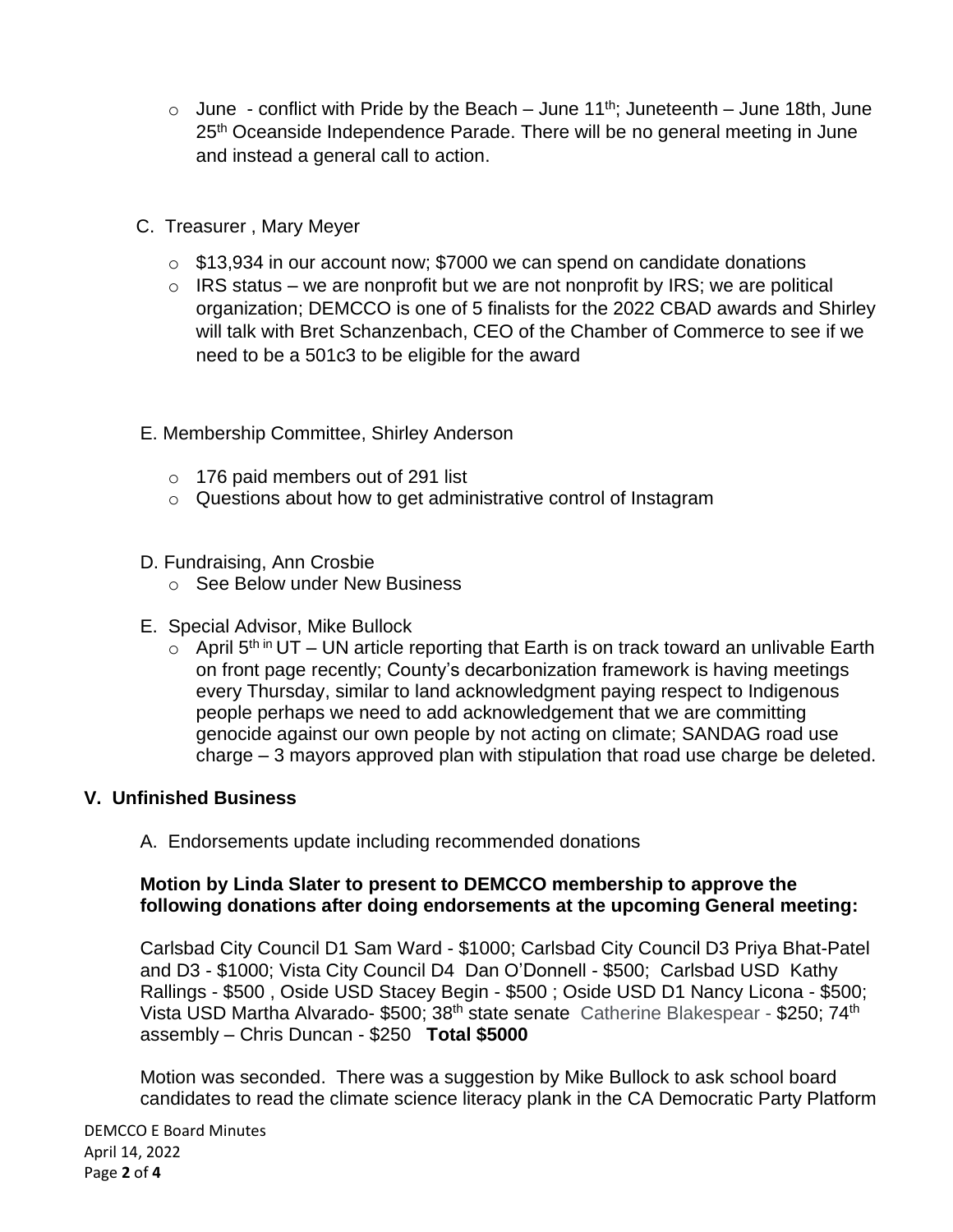as a condition of the donation. After some discussion, Ann Crosbie moved to amend the motion to ask school board candidates to read the entire Education Plank in the CA Democratic Party platform. Amendment was seconded. Vote was 3 – Yes; 2 – No Amendment carries

#### **Main motion passed unanimously**

- B. Voter registration/DEMCCO Booths and Parades
	- 6 times on 3<sup>rd</sup> Thursdays /month Sunset Market, not including June \$330
	- Independence Day Parade Oside Parade June 25<sup>th</sup> \$50 Looking for driver for convertible for Chris Duncan and family
	- May1 Carlsbad Village Faire
- C. Reschedule June General Meeting? Agreed to cancel General meeting and have a Call to action

#### **VI. New Business**

A. Carlsbad Chamber of Commerce, Shirley Anderson DEMCCO has been chosen as one of the top 5 nonprofits for the 2022 CBAD Awards Event is at the Westin on May  $20<sup>th</sup> 11-1:30<sup>pm</sup>$ Table is for 8 is \$1200 (\$150/person) .. FR event for Chamber of Commerce

 Motion by Ann Crosbie to get a minimum of 6 people committed to pay for table and DEMCCO will fund other two seats for elected, hopefully Tasha Boerner Horvath and Kyle Krahel-Frolander. Seconded.

 **Main motion passed unanimously** 

- B. Summer Fundraiser, Ann Crosbie July 9<sup>th</sup> or 10<sup>th</sup> at one of community centers; invite electeds; potluck Maybe Sr Center on Pine Ann will present budget at the next EBoard meeting
- C. Raffle idea, Shirley Anderson Shirley is offering 4 tickets to Moonlight to see Memphis, May 28<sup>th</sup> Row F, to use a quick raffle fundraiser at the next DEMCCO general meeting, tickets @ \$10 each. The drawing will be done t the next EBoard meeting.
- D. Host Fundraiser for County candidates?? Decided not to pursue
- VII. Announcements

DEMCCO E Board Minutes April 14, 2022 Page **3** of **4**